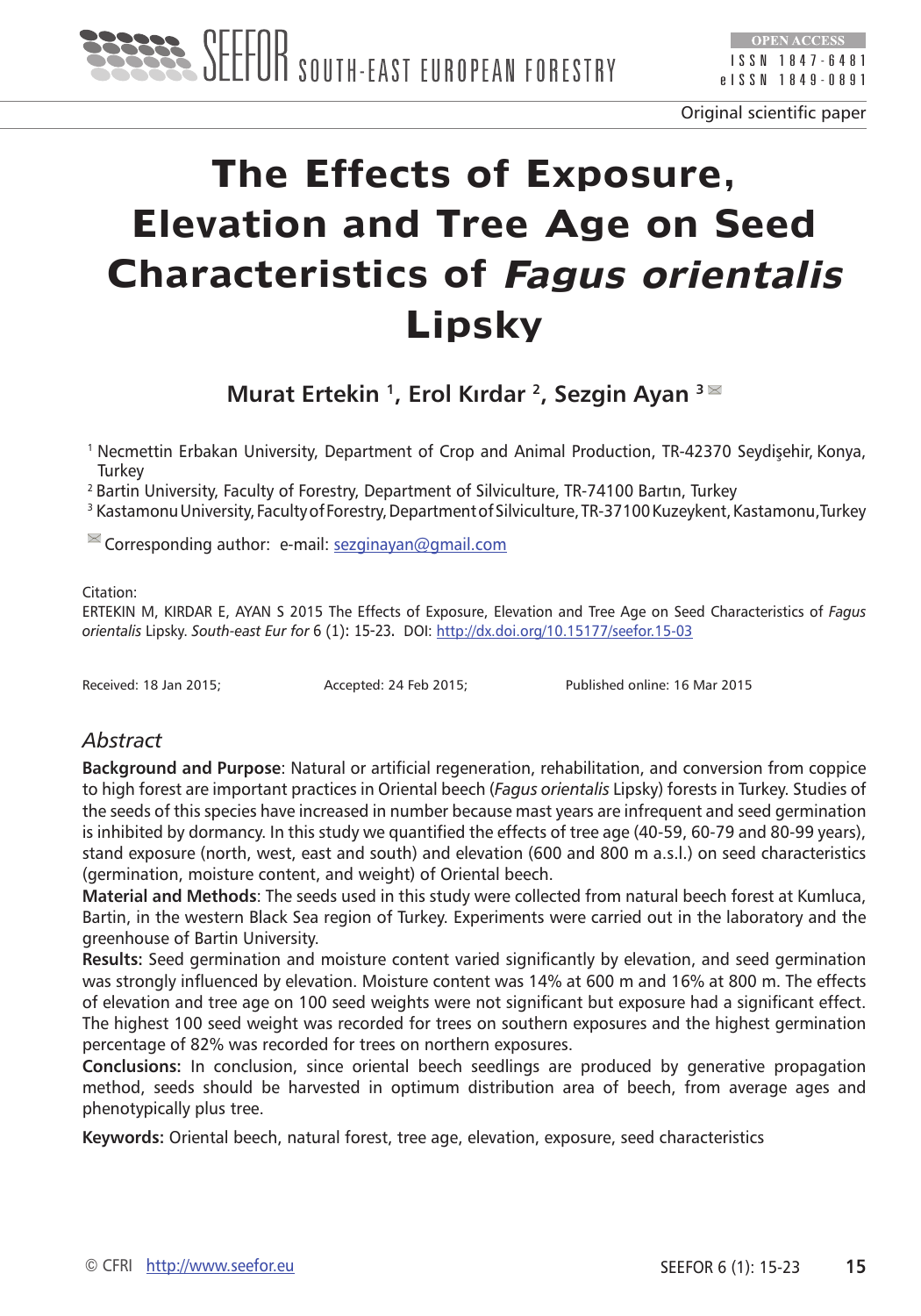### **INTRODUCTION**

One of the most abundant and economically important hardwood genera in northern hemisphere temperate forests is *Fagus* [1]. In Turkey, Oriental beech (*Fagus orientalis* Lipsky) is a common hardwood tree species that regenerates naturally in Turkish forests where species diversity is rich due to the variety of growing conditions. It is a shade-tolerant species, and optimum growth conditions for Oriental beech are on the north-facing slopes of the North Anatolian orogenic belt in the Black Sea Region and the Istranca Mountains in Thrace. Oriental beech forests in Turkey cover 1810079 ha, composing nearly 8.5% of the country's total forest area [2]. The elevation range of Oriental beech in the Balkans is 10- 800 m above sea level (m a.s.l.). In Turkey, it grows at 1500-1700 m a.s.l. in Black Sea innervalleys and up to 2000 m a.s.l. in the Aegean mountains [3-7]. Most Oriental beech forests are distributed in northern Turkey. However, relict Oriental beech forests are distributed in the Eastern Mediterranean region of Turkey, including the provinces of Adana, Osmaniye, Hatay, and Kahramanmaras [8]. Oriental beech forests in Turkey usually have mixed structure with Nordmann fir (*Abies nordmanniana*  (Steven) Spach, Uludag fir (*A*. *nordmanniana* (Stev.) Spach. subsp. *bornmuelleriana* (Mattf.) Coode&Cullen), Kazdagı fir (*A. equitrojani* Aschers et Sinten), Scotch pine (*Pinus sylvestris*L.), Anatolian black pine (*P. nigra*  Arnold subsp. *pallasiana* (Lamb.) Holmboe) and Oriental spruce (*Picea orientalis* (L.) Link.) at higher elevations, but there are also pure Oriental beech stands that cover large areas and are connected by corridors [4-6, 9]. Oriental beech forests, however, have been degraded, especially near villages and transport corridors [10]. Plus trees are very difficult to find in these areas. These circumstances can negatively affect natural regeneration practices. In this species, seedling establishment and growth rate depend on the seed tree, habitat conditions, and especially on the light factor [11]. Many studies on beech regeneration have

been conducted in pure beech forests [12-14]. Studies on the regeneration of many plant species, especially beech, are usually correlated with light and weather conditions.

Ozel [14] stated that the group regeneration works in Bartin and Devrek in Turkey failed and that the areas that had lost the natural regeneration conditions needed regenerating by planting under the shelter of trees. Moreover, the seed is a very important material for outdoor plantation conditions, rehabilitation and conversion to high forest practices. Due to a lack of seed orchards for Oriental beech, the selected seed stands have been used in Turkey [15]. Generally, mast years occur every 3-5 years [12, 16], 5-6 years [4] for Oriental beech. However, Tosun [17] studied the seed yield of Oriental beech at Bolu (Turkey) and in the period of eleven years observed one mast year, two good years, three moderate years and five weak years. Suner [12] indicates that lower seed productivity exists in Oriental beech stands on calcareous bedrocks, whereas the seed year occurs more frequently and abundantly. Consequently, investigations on the seeds of this species have been on the increase because of rare mast years and germination problems caused by physiological dormancy [18, 19]. Moreover, Rezaei *et al.* [20] stated that oriental beechnuts are deeply dormant seeds that can germinate after 8-19 weeks of cold stratification. Besides, there were various studies on seed characteristics [21-25] and the storability of beechnuts [18, 26]. Thus, the aim of this study is to provide new information for seed technology of Oriental beech by examining the effect of tree age, stand exposures and elevations on seed characteristics.

#### **MATERIAL AND METHODS**

#### **Material**

Oriental beech belongs to the *Fagaceae* family. It is a shade-tolerant species [27]. Seedlings are tolerant to shade and grow under trees slowly, and therefore they exhibit growth with more speed in the juvenile age.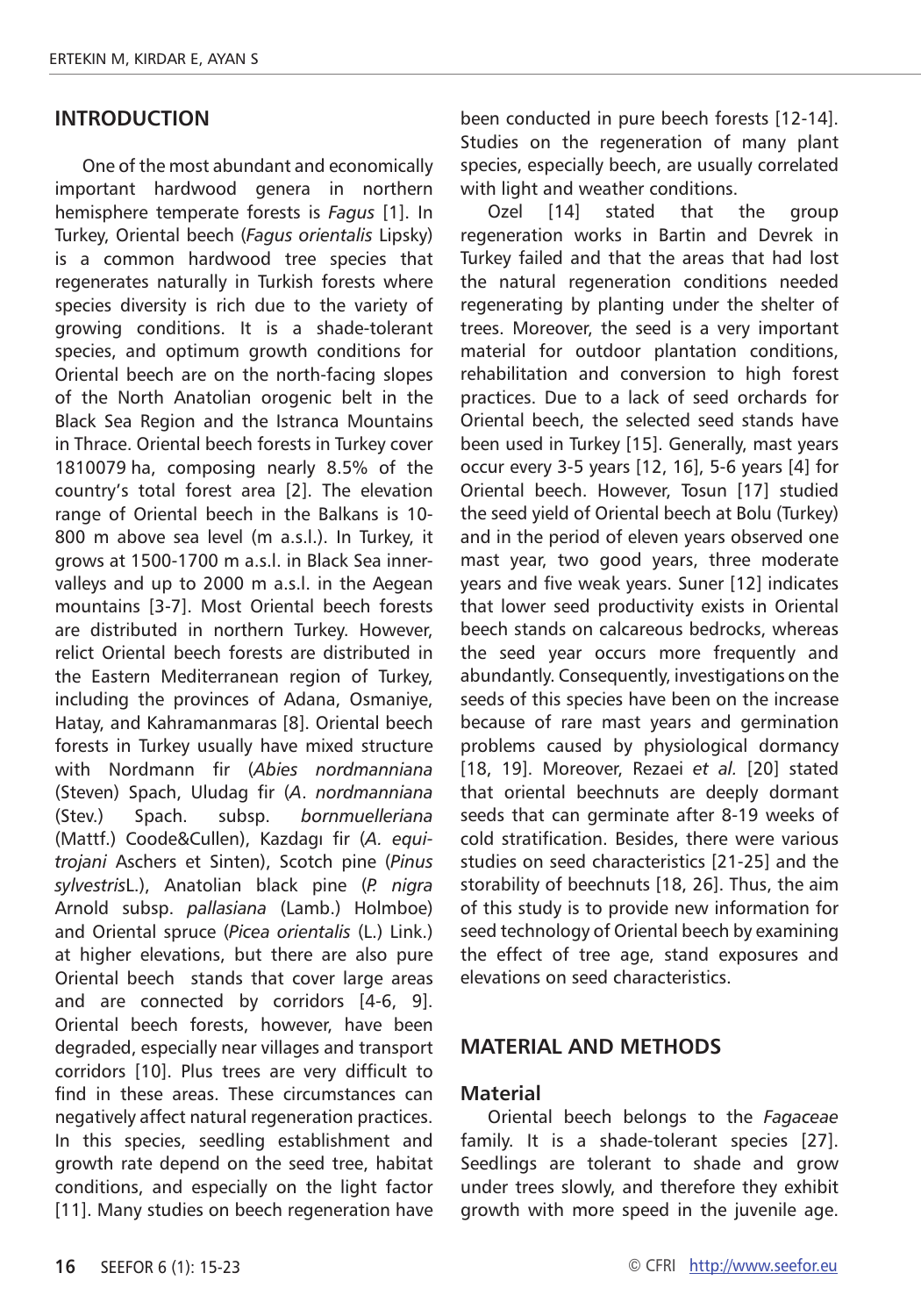The seedlings of the *Fagus orientalis* L. can grow in gravel soil and gravel-silt and are able to expand their own roots. The optimum pH of this species is 5.5 in the periods, and beech seedling that expand its roots, may be spherical. The density of seedlings has a direct impact on the form of the seedlings [3, 4, 6, 9].

## **Sampling Sites**

The seeds of Oriental beech were collected in a natural forest in Kumluca - Bartın (41º30'5" - 41º20'27" N, 32º23'46" - 32º33'44" E) located in the northern part of Turkey (Figure 1). Oriental beech appears naturally from 400-1000 m a.s.l., especially in the Kumluca forest region [28]. Kumluca Oriental beech forests area was separated into two blocks on the basis of 600 m and 800 m elevations. In each block, 3 plots, in size of 100  $m^2$ , were taken according to age groups (40-59, 60-79 and 80-99 ages). In each plot, 3 trees with 150 m intervals were selected for having their seeds collected. The collected seeds were sampled, labelled and put in plastic bags. In addition, to determine the effect of the exposure factor, the seeds were obtained from 3 trees only from 60-79 ages group according to north, west, east and south exposures.



**FIGURE 1.** The locations of sampling sites at Kumluca-Bartin in Turkey

# **Studies under the Laboratory Conditions**

The seeds, collected from these sites, were stored frozen until laboratory studies were

initiated. In order to find out the amount of filled seeds, whole seeds were immersed in water and the ones floating on the surface of the water were separated. The filled seeds were chosen as  $3\times100$  seed patterns for each sampled tree. In order to determine the weight of 100 seeds of Oriental beech, an average of three groups of 100 seeds was weighted. In the method for testing moisture content; three seeds group were separated and weighted for their wet and dry weights. The moisture contents  $(W_4)$  were calculated [9] as follows:

$$
W_A = (A-E) \cdot 100/A
$$

where A is the wet weight and E is the dry weight.

The seeds were stratified in moisture-sand in a cool room at  $4\pm0.5^{\circ}$ C for 90 days [9, 27].

# **Studies under the Greenhouse Conditions**

The number of 3×100 seeds for each sampled tree sowed at  $\frac{1}{4}$  sand +  $\frac{1}{4}$  clayey soil  $+$   $\frac{1}{2}$  peat in the depth of 2-3 times of its size in the greenhouse in April. Following the sowing, the medium was thoroughly watered and kept damp all the time. Following the sowing date, the greenhouse temperature was kept at 25ºC and 85% humidity. The germination period was completed in 45 days.

# **Statistical Analysis**

All experiments were based on completely random designs with three replicates, using 100 seeds in each replicate. The germination percentage was calculated as the proportion of the germinant of the total number of seeds. Arcsin  $(p)^{1/2}$  transformed germination data were subjected to analysis of variance using computer software package SPSS 9.0 and Duncan's multiple range test was performed for significant effects.

# **RESULTS AND DISCUSSION**

## **The Impact of Elevation**

The results of ANOVA for the effect of elevation factor on seed germination and mois-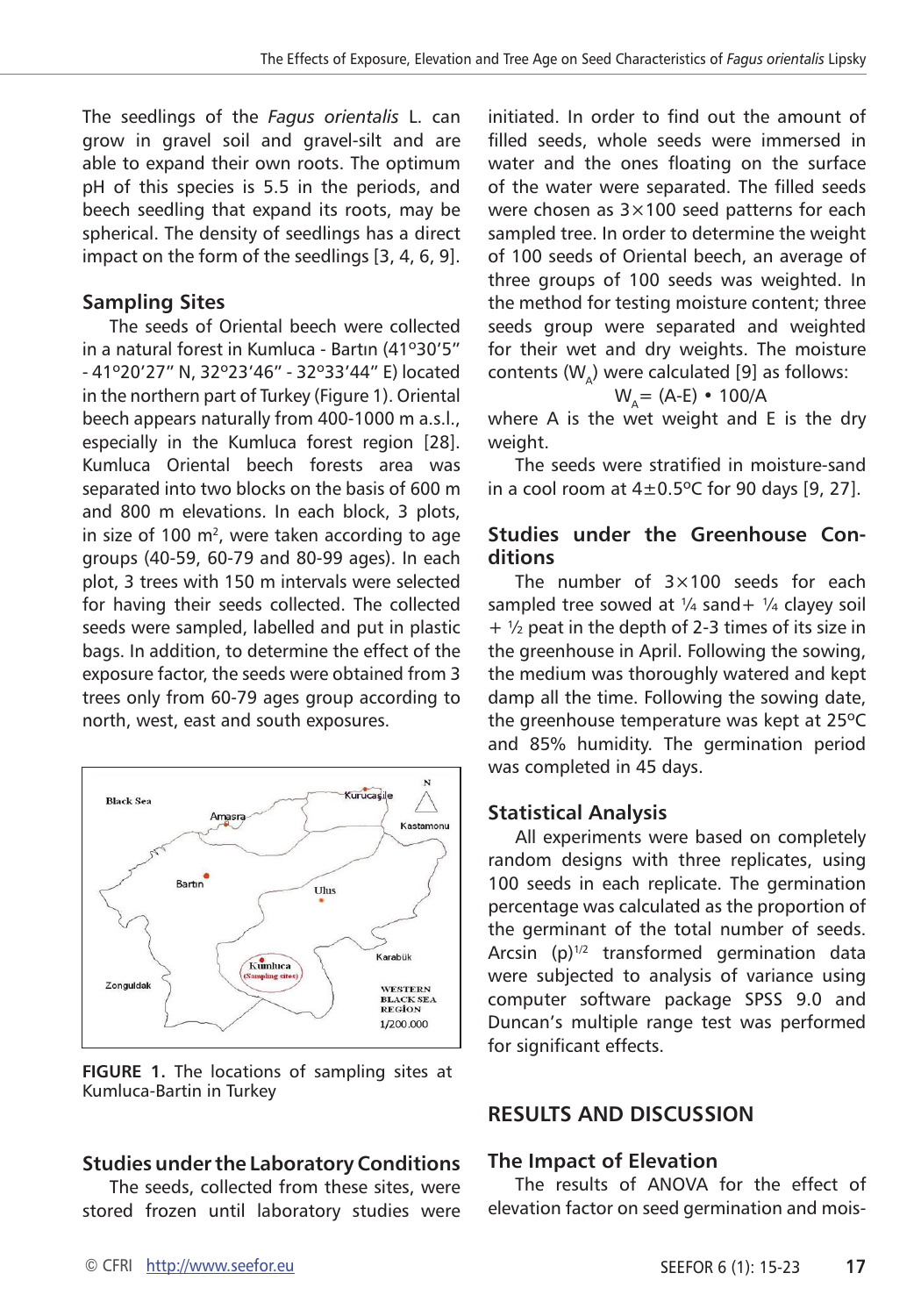|                     |      | <b>Characters</b>         |                     |                            |
|---------------------|------|---------------------------|---------------------|----------------------------|
| Source of variation | D.F. | Germination<br>percentage | 100 seeds<br>weight | <b>Moisture</b><br>content |
| Between groups      |      | 306.363                   | 17.980              | 15.839                     |
| Within groups       | 16   | 32.941                    | 7.510               | 0.997                      |
| F value             |      | $9.30***$                 | 2.39 <sup>NS</sup>  | $15.89***$                 |

**TABLE 1.** Analyses of variance for elevation factor

D.F. - degrees of freedom

\*\*\* - correlation is significant at the 0.001 level; NS - non significant

ture content showed significant differences at 0.001 confidence level (Table 1).

The elevation factor was especially very effective on the seed germination of Oriental beech. As a matter of fact, while the seeds collected from 800 m elevation showed 72% germination, other seeds, collected from 600 m elevation, presented 57% germination. Also, the moisture contents were found to be 14% for 600 m and 16% for 800 m elevation (Figure 2).

Saatcioglu [9] says that Oriental beech has fairly low moisture content (10.6-12.0%). In this study, the result obtained was very similar. It is informed that high germination as 80% was obtained from low moisture content [9].However, the high germination ratio in this study was obtained from high moisture content. The germination percentage of 800 m elevation was higher than of 600 m elevation. The 800 m elevation degree has nearly optimum distribution elevation for Oriental beech in this ecologic region. According to Vahid *et al.*, most of the seed production in Oriental beech takes place in 750 m above sea level [23].

In this study, 100 seed weight of 600 m and 800 m were 29.63 g and 27.63 g respectively. Oriental beech has heavy seeds and rarely has



**FIGURE 2.** The elevations factor on seed germination and moisture content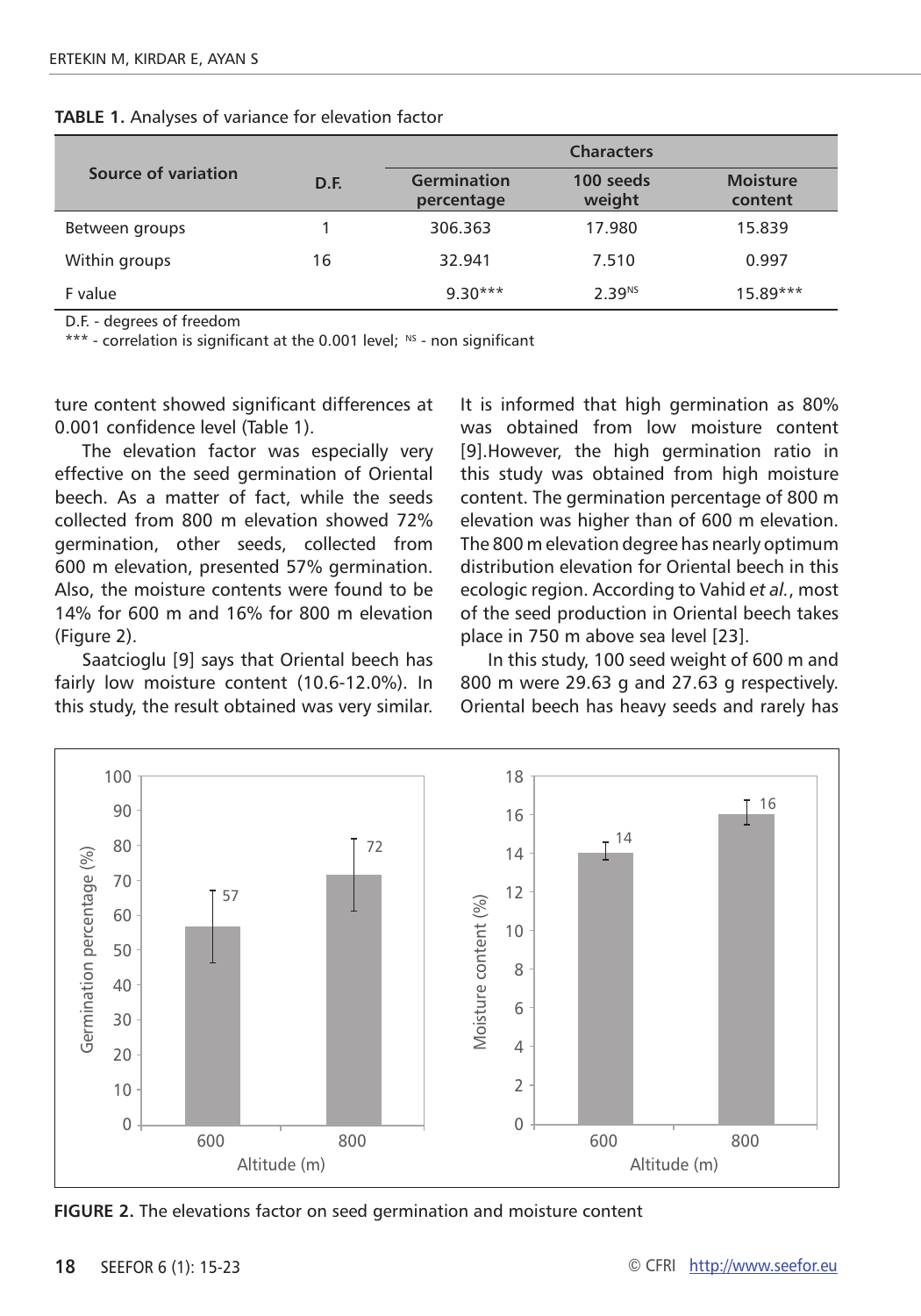|                     |      | <b>Characters</b>         |                     |                            |
|---------------------|------|---------------------------|---------------------|----------------------------|
| Source of variation | D.F. | Germination<br>percentage | 100 seeds<br>weight | <b>Moisture</b><br>content |
| Between groups      | 2    | 260.013                   | 9.384               | 1.285                      |
| Within groups       | 15   | 20.893                    | 7.958               | 1.948                      |
| F value             |      | $12.445***$               | 1.179 <sup>NS</sup> | $0.660^{NS}$               |

D.F. - degrees of freedom

\*\*\* - correlation is significant at the 0.001 level;  $NS -$  non significant

a mast year compared to some other forest trees. Saatcioglu and Urgenc [29] informed that the weight of 1000 seeds of Oriental beech was 273.1 g (215.3-316.7). These results are in accordance with the information by Saatcioglu and Urgenc [29], as well as by Gezer and Yucedag [19].

## **The Impact of Tree Age**

According to the results of ANOVA, tree age factor had a significant effect on seed germination at 0.01 confidence level (Table 2).



**FIGURE 3.** The effects of tree age's factor on germination percentage

The highest and lowest germination percentages were determined as 76% and 54% on trees aged 60-79 and 40-59 respectively (Figure 3).

Farmer [30] informed that *Fagaceae* languish 2 or 3 decades before flowering. Older trees also may not reproduce if they are in the understory of stand. Therefore, the amount of seeds is first of all a function of the number, the age, the size and the physiological condition of the trees in the stand. Espahbody *et al.*  [31] informed that more fertile seeds in terms of quality and quantity were obtained from middle aged trees. Although Fennessy [32] said that high quality fertile seeds increased from higher age to middle age, especially the beech and the oak tree, in this study, it was apparent that tree ages of beech merely affected the seed germination positively. On the other hand, Espahbodi *et al.* [31] confirmed that there was high germination on *Sorbus* seeds which were obtained from middle aged trees. Similar results to ours were also found on fir species by numerous researchers [33].

#### **The Impact of Exposure**

According to the results of ANOVA, the exposure factor had a significant effect on seed germinationat 0.001 confidence level, on moisture content at 0.01 confidence level and on 100 seed weight at 0.05 confidence level (Table 3).

The results of Duncan test - the variation coefficient, the average value, homogenous groups of the exposure factor on the germina-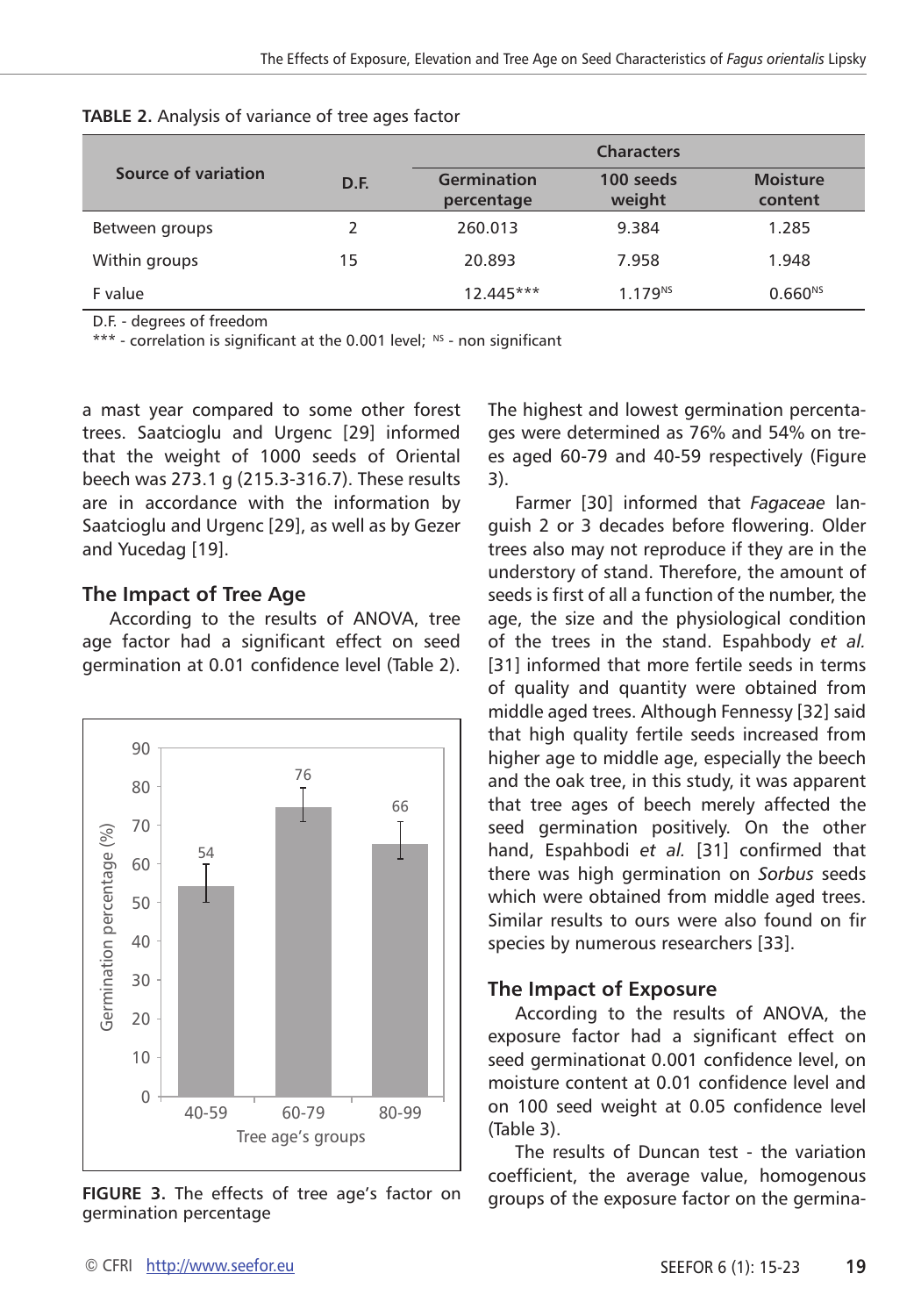|                     |      | <b>Characters</b>         |                     |                            |  |
|---------------------|------|---------------------------|---------------------|----------------------------|--|
| Source of variation | D.F. | Germination<br>percentage | 100 seeds<br>weight | <b>Moisture</b><br>content |  |
| Between groups      | 3    | 142.528                   | 48.028              | 7.845                      |  |
| Within groups       | 20   | 0.268                     | 13.055              | 1.131                      |  |
| F value             |      | 531.992***                | $3.679*$            | $6.936**$                  |  |

**TABLE 3.** The result of ANOVA for exposure factor on seed of Oriental beech

D.F. - degrees of freedom

\*\*\* - correlation is significant at the 0.001 level;\*\* - correlation is significant at the 0.01

\* - correlation is significant at the 0.05 level

tion percentage, 100 seed weight and the moisture content are presented in Table 4.

The highest germination percentage of 82% was obtained from the northern exposure, while the lowest germination was 65% from the western exposure (Figure 4).

This result is in accordance with the result of the research of the Oriental beech in Mazandaran Forests. It is concluded that the highest amount of collected seeds is related to the northern exposure of all studied trees [23].

| TABLE 4. Average value, variation coefficient (CV) and homogeny groups of exposure factor on seed |  |  |
|---------------------------------------------------------------------------------------------------|--|--|
| characteristics of Oriental beech                                                                 |  |  |

| <b>Exposure</b>            | Variation coefficient (CV) | <b>Averages value</b> | Homogeny groups |  |  |
|----------------------------|----------------------------|-----------------------|-----------------|--|--|
| Germination percentage (%) |                            |                       |                 |  |  |
| North                      | 1.03                       | 82                    | a               |  |  |
| East                       | 0.69                       | 75                    | $\mathsf b$     |  |  |
| South                      | 0.99                       | 69                    | $\mathsf{C}$    |  |  |
| West                       | 0.70                       | 65                    | d               |  |  |
| 100 seed weight (g)        |                            |                       |                 |  |  |
| South                      | 8.88                       | 31.37                 | a               |  |  |
| North                      | 14.29                      | 26.93                 | ab              |  |  |
| West                       | 5.05                       | 26.92                 | ab              |  |  |
| East                       | 21.42                      | 24.60                 | $\mathsf{b}$    |  |  |
| Moisture content (%)       |                            |                       |                 |  |  |
| South                      | 5.78                       | 24.19                 | a               |  |  |
| West                       | 1.89                       | 22.24                 | $\mathsf{b}$    |  |  |
| North                      | 4.06                       | 21.96                 | $\mathsf{b}$    |  |  |
| East                       | 5.82                       | 21.67                 | b               |  |  |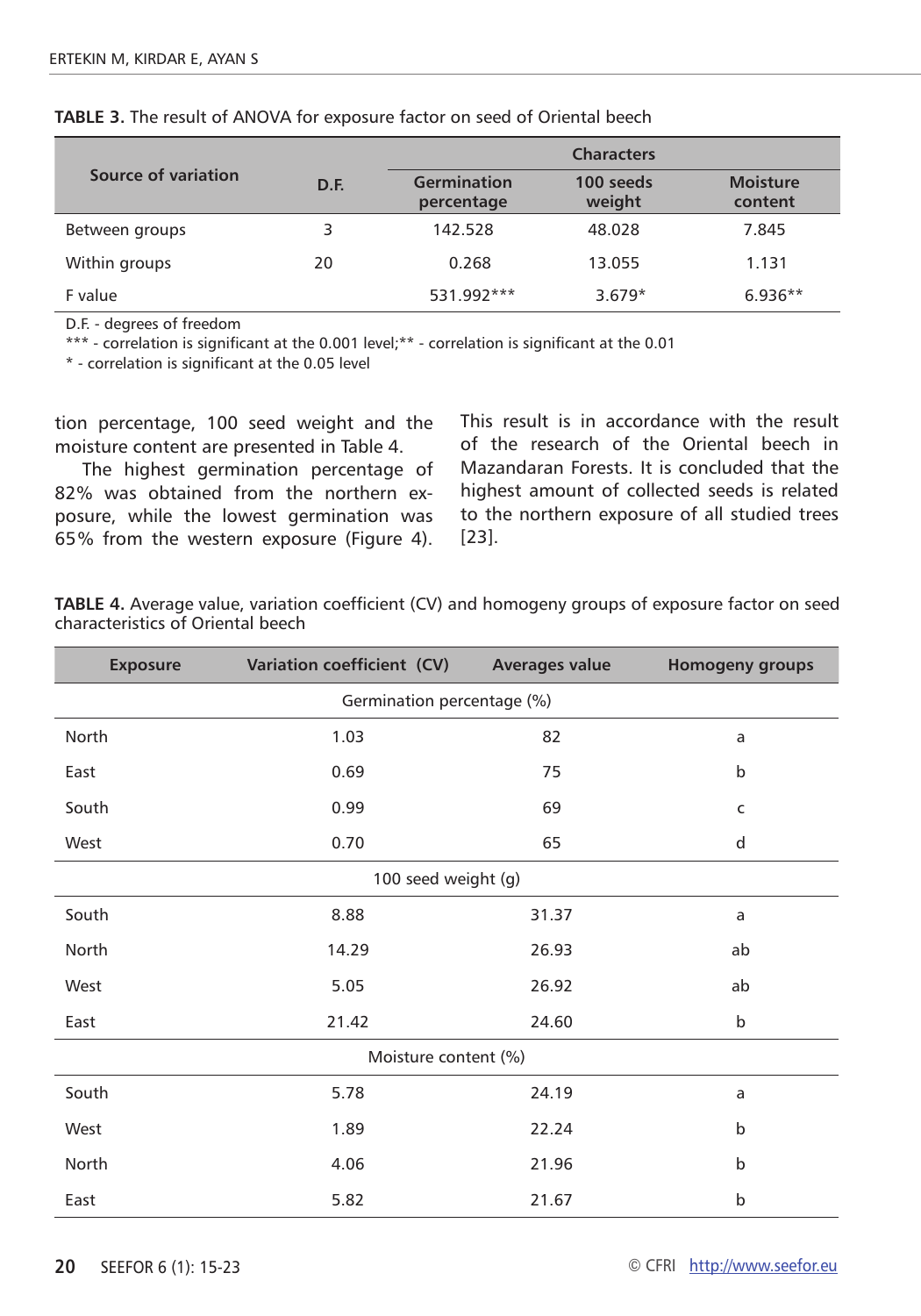

**FIGURE 4.** The effects of exposure factor on germination percentage

While the effects of elevation and the tree age factors on 100 seed weight had no significance, the effect of the exposure factor had showed significant noteworthy results. As a matter of fact, while the highest 100 seed weight was obtained from the southern exposure, the lowest 100 seed weight was

obtained from the eastern exposure. Soltani [34] informed that there were positive relations between the seed weight and the time of overcoming seed dormancy in beechnuts. This information was given by various researchers [35, 36]. However, this does not mean that the highest germination percentage cannot be obtained by earlier overcoming of seed germination. Furthermore, in this study, the highest germination percentage was supplied by the average seed weight and by northern exposure. From the observation of the samplings, it was determined that the beech trees in the northern exposure were healthier than others. In addition, technical staff of the general directorate of forestry said that the cavity of beech wood in the northern exposure was smaller than in other exposures.

# **CONCLUSION**

Since Oriental beech seedlings are produced by the generative propagation method, seeds should be harvested in the optimum distribution area of beech, which is 800 m a.s.l., from average ages (60-79 years old) and in the northern exposure for the highest germination percentage.

#### **RefereNces**

- 1. SAGHEB-TALEBI K, MIRKAZEMI Z, AKHAVAN R, KARIMIDOOST A, MAGHSOUDLOO MK, MOGHADASID 2011 Some structural characteristics in the Far East border of the distribution range of oriental beech (*Fagus orientalis* Lipsky) stands. *In*: Wagner S, Fahlvik N, Fischer H (*eds*) Proceedings of The 9th IUFRO International Beech Symposium organized by IUFRO working party 1.01.07 "Ecology and Silviculture of Beech", Dresden/ Göttingen, Germany, 12-17 September 2011. Institute for Silviculture and Forest Protection, Dresden, Germany, pp 61-63
- 2. ERCANLI I, KAHRIMAN A, YAVUZ H 2014 Dynamic base-age invariant site index models based on generalized algebraic difference approach for mixed Scots pine (*Pinus sylvestris* L.) and Oriental beech (*Fagus orientalis* Lipsky) stands. *Turk J Agric For* 38: 134-147. DOI: [http://dx.doi.org/10.3906/](http://dx.doi.org/10.3906/tar-1212-67) [tar-1212-67](http://dx.doi.org/10.3906/tar-1212-67)
- 3. SAATCIOGLU F 1969 Si1vicuture I, Biological Fundamentals and Principles of Silviculture*.*  Istanbul University, Faculty of Forestry, 138, Istanbul, Turkey, 323 p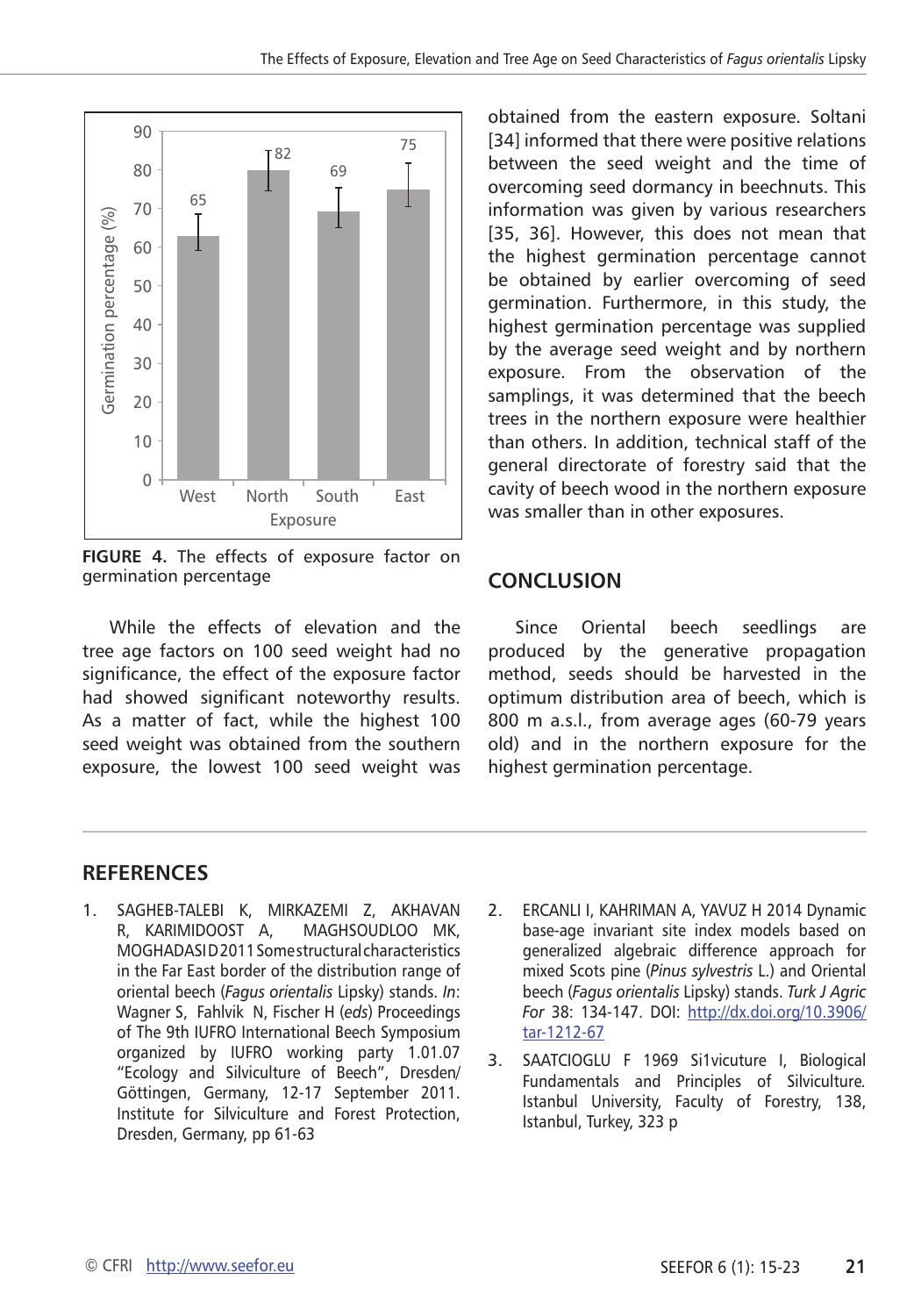- 4. ATAY İ 1982 Natural Regeneration Methods II, Dogal Gençleştirme Yöntemleri II. Istanbul University, Faculty of Forestry, Pub. No: 320, Istanbul, Turkey, 160 p
- 5. ATALAY İ 1992 Kayın (*Fagus orientalis* Lipsky.) Ormanlarının Ekolojisi ve Tohum Transferi Yönünden Bölgelere Ayrılması. Orman Bakanlığı, Orman Ağaçları ve Tohumları Islah Araştırma Müdürlüğü, Yayın No: 5, Ankara, Turkey, 209 p
- 6. ATA C 1995 Si1viculture Techniques (*in Turkish*). Zonguldak Karaelmas University, Bartın Faculty of Forestry, No: 3-4, Bartın, Turkey, 449 p
- 7. OZEL HB, ERTEKIN M 2011 Growth models in investigating oriental beech (*Fagus orientalis*  Lipsky.) juvenilities growth performance in the Western Black Sea in Turkey (Devrek-Akçasu Case Study). *Romanian Biotechnological Letters* 16 (1): 5850-5857
- 8. YILMAZ M 2010 Is there a future for the isolated oriental beech (*Fagus orientalis* Lipsky) Forests in Southern Turkey? *Acta Silv Lign Hung* 6: 111-114
- 9. SAATCIOGLU F 1971 Si1vicuture Techniques II*.*IstanbulUniversity, Faculty of Forestry,172, İstanbul, Turkey, 554 p
- 10. ANONYMOUS 2006 Forest Resource. Ministry of Environment and Forestry, General Directorate of Forestry, Ankara, Turkey, 152 p
- 11. KEIVAN S, SAGHEB-TALEBI K, SOMAYEH A 2011 Characteristics in oriental beech seedlings in pure beech Forests (Case Study: Iran-Mazandaran-Liresar Forestry Plan, Fifth District). *World Applied Sciences Journal* 12 (5): 591-599
- 12. SUNER A 1978 Research on natural regeneration of pure Oriental beech stands at Düzce, Cide and Akkuş regions. Forestry Research Institute, *Technical Bulletin*, No: 107, Ankara, Turkey, 60 p
- 13. NAKASHIZUKA T, NUMATA M 1982 Regeneration process of climax beech forests, I. Structure of a beech forest with the undergrowth of Sasa. *Jpn J Ecol* 32: 57-67
- 14. OZEL HB 2007 Stand Structures and the Factors Affecting the Success of Group Natural Regeneration Practices in Bartın and Devrek Oriental beech (*Fagus orientalis* Lipsky.) Forests*.* PhD thesis, Zonguldak Karaelmas University, Institute of Science, 292 p
- 15. ANONYMOUS 2004 Working Report of 2003 and Working Programme of 2004. Forest Tree Seeds and Tree Breeding Research Directorate, Ankara, Turkey, 15 p
- 16. ATAY İ 1990 Silviculture II Silviculture Techniques. Istanbul University, Faculty of Forestry, Pub. No: 405, Istanbul, Turkey, 242 p
- 17. TOSUN S 1992 Studies on the seed yield of Oriental beech (*Fagus orientalis* Lipsky.) at Bolu. Forestry Research Institute, *Technical Bulletin*, No:232, Ankara, Turkey, 75 p
- 18. YILMAZ M 2005 The researches on the physiology of oriental beech (*Fagus orientalis* Lipsky.) seeds. PhD thesis, Istanbul University, Faculty of Forestry, Istanbul, Turkey, 170 p
- 19. GEZER A, YUCEDAG C 2006 Forest tree seeds and techniques of seedling propagation from seed originated. Suleyman Demirel University, Faculty of Forestry, Pub. No: 56, Isparta, Turkey, 140 p
- 20. REZAEI A, NASERY B, YAZDIAN F, MHEDAYATI MA 2011 A study of gibberalic acid effect on oriental beech (*Fagus orientalis*) nuts dormancy removal. *In*: Wagner S, Fahlvik N, Fischer H (eds) Proceedings of The 9<sup>th</sup> IUFRO International Beech Symposium organized by IUFRO working party 1.01.07 "Ecology and Silviculture of Beech", Dresden/Göttingen, Germany, 12-17 September 2011. Institute for Silviculture and Forest Protection, Dresden, Germany, pp 61-63
- 21. GEZER A 1983 Fundamentals of seed and seedling production of beech and spruce. *Journal of Forestry Engineering* 20: 11
- 22. FALLERI E, MULLER C, LAROPPE E 2004 Effect of water stress on germination of beechnuts treated before and after storage. *Can J Forest Res* 34 (6): 1204-1209. DOI: [http://dx.doi.org/10.1139/x04-](http://dx.doi.org/10.1139/x04-003) [003](http://dx.doi.org/10.1139/x04-003)
- 23. VAHID E, REZA MM 2004 Investigation on quality and quantity of seed production of beech (*Fagus orientalis* Lipsky) in Mazandaran Forests. *In*: Sagheb-Talebi K, Madsen P, Terazawa K (*eds*) Improvement and Silviculture of Beech, Proceedings from the 7<sup>th</sup> International Beech Symposium, Tehran, Iran, 10-20 May 2004. Research Insitute of Forests and Rangelands, Tehran, Iran, pp 57-60
- 24. TABARI M 2008 Germination and initial growth of *Fagus orientalis* seedling under different stand canopies. *Journal of Applied Sciences* 8 (9): 1776- 1780
- 25. YILMAZ M, DIRIK H 2008 Maturation of oriental beechnuts (*Fagus orientalis* Lipsky). *Dendrobiology*  60: 57-62